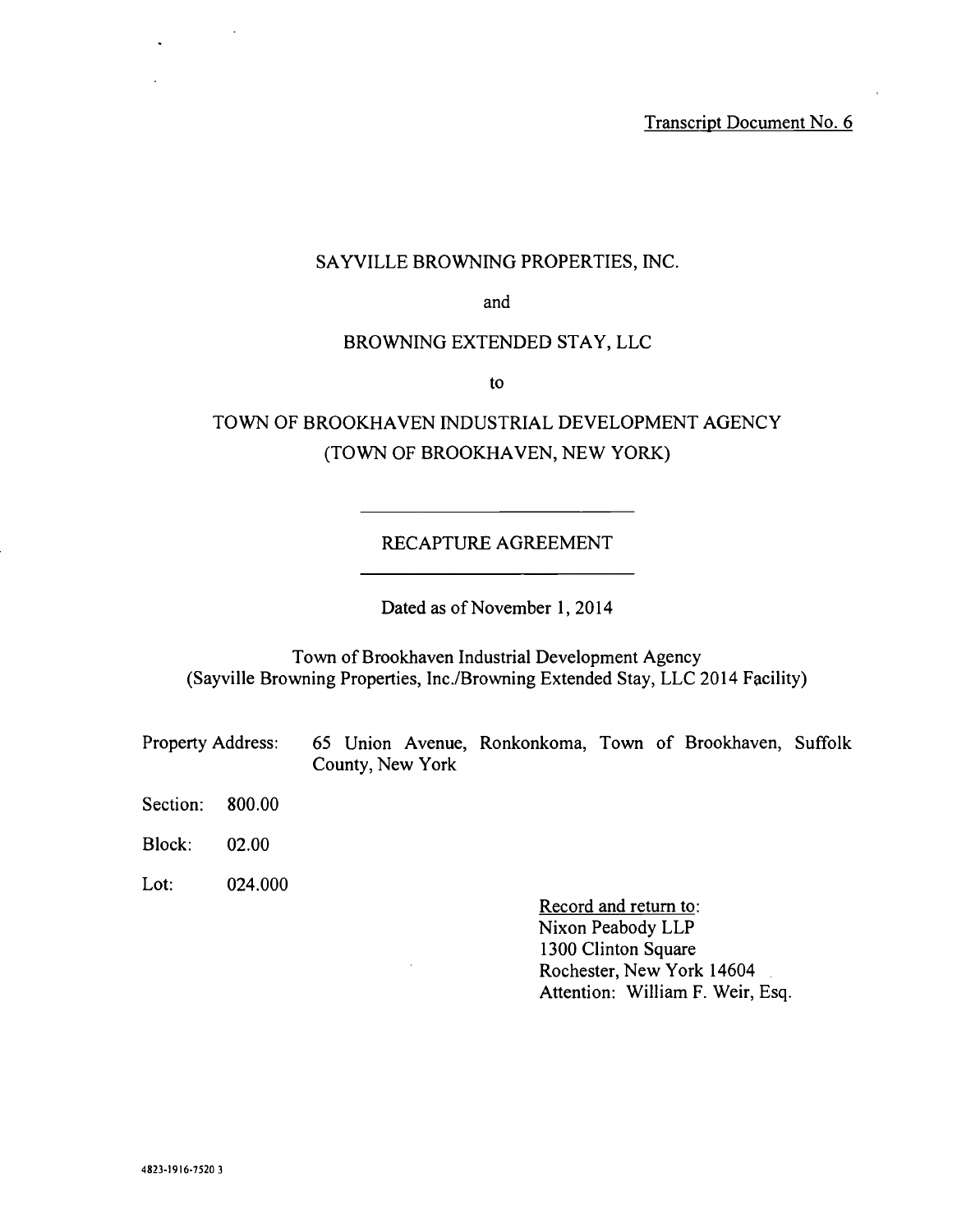#### RECAPTURE AGREEMENT

THIS RECAPTURE AGREEMENT, made and entered into as of November 1, 2014 (this "Recapture Agreement"), is from SAYVILLE BROWNING PROPERTIES, INC., a business corporation duly organized and validly existing under the laws of the State of New York, having its principal office at 5000 Express Drive South, Ronkonkoma, New York 11779 (the "Company "), and BROWNING EXTENDED STAY, LLC, a limited liability company duly organized and validly existing under the laws of the State of New York, having an office at 5000 Express Drive South, Ronkonkoma, New York 11779 (the "Sublessee"), to the TOWN OF BROOKHAVEN INDUSTRIAL DEVELOPMENT AGENCY, an industrial development agency and a public benefit corporation of the State of New York having its principal office at 1 Independence Hill, 3rd Floor, Farmingville, New York 11738 (the "Agency").

#### WITNESSETH:

WHEREAS, Title 1 of Article 18 -A of the General Municipal Law of the State of New York was duly enacted into law as Chapter 1030 of the Laws of 1969 of the State of New York; and

WHEREAS, the aforesaid act authorizes the creation of industrial development agencies for the Public Purposes of the State of New York (the "State "); and

WHEREAS, the aforesaid act further authorizes the creation of industrial development agencies for the benefit of the several counties, cities, villages and towns in the State and empowers such agencies, among other things, to acquire, reconstruct, renovate, refurbish, equip, lease, sell and dispose of land and any building or other improvement, and all real and personal property, including but not limited to, machinery and equipment deemed necessary in connection therewith, whether now in existence or under construction, which shall be suitable for manufacturing, warehousing, research, commercial, recreation or industrial facilities, in order to advance job opportunities, health, general prosperity and the economic welfare of the people of the State and to improve their standard of living; and

WHEREAS, pursuant to and in accordance with the provisions of the aforesaid act as amended, together with Chapter 358 of the Laws of 1970 of the State, as amended (collectively, the "Act "), the Agency was created and is empowered under the Act to undertake the providing, financing and leasing of the Facility defined below; and

WHEREAS, the Agency has agreed to assist in (a) the construction of an approximately 102,225 square foot building together with additional parking and various site related improvements (the "Improvements"), on the Company's approximately 2.45 acre parcel of land located at 65 Union Avenue, Ronkonkoma, Town of Brookhaven, Suffolk County, New York (more particularly known as S.C. Tax Map: District 0200, Section 800, Block 02, Lot 024) (the "Land"), and the acquisition and installation therein of certain equipment including but not limited to hotel related furniture, fixtures and equipment not part of the Equipment (as such term is defined herein) (the "Facility Equipment"; and, together with the Land and the Improvements, the "Company Facility"), which Company Facility is to be leased by the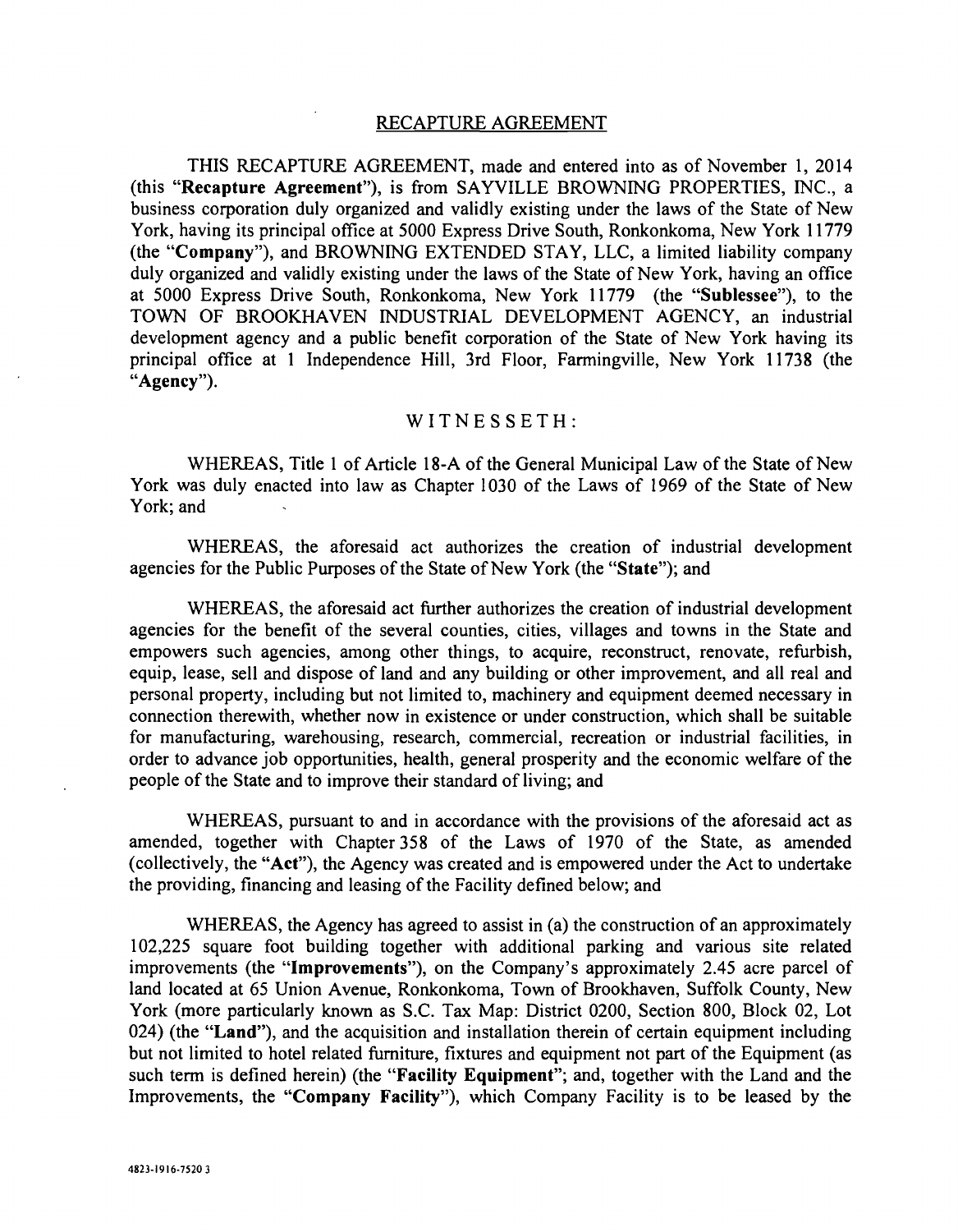Agency to the Company and subleased by the Company to the Sublessee and (b) the acquisition and installation of certain equipment and personal property including, but not limited to hotel related furniture, fixtures and equipment (the "Equipment"; and together with the Company Facility, the "Facility"), which Equipment is to be leased by the Agency to the Sublessee and which Facility is to be used by the Sublessee as an approximately 122 room hotel to provide a full range of services to the business and leisure traveler visiting the Town of Brookhaven; and

WHEREAS, the Company has agreed with the Agency, on behalf of the Agency and as the Agency's agent, to construct and equip the Company Facility in accordance with the Plans and Specifications; and

WHEREAS, the Company has agreed to lease the Land and the Improvements to the Agency pursuant to the terms of a Company Lease Agreement, dated as of November 1, 2014 (the "Company Lease"), by and between the Company, as lessor, and the Agency, as lessee; and

WHEREAS, the Company has agreed to transfer title to the Facility Equipment to the Agency pursuant to a Bill of Sale, dated the Closing Date (the "Bill of Sale "); and

WHEREAS, the Agency has agreed to lease and sublease the Company Facility to the Company pursuant to a certain Lease Agreement, dated November 1, 2014 (the "Lease Agreement"), by and between the Agency, as lessor, and the Company, as lessee; and

WHEREAS, the Company has agreed to sub -sublease the Company Facility to the Sublessee pursuant to a certain Sublease Agreement, dated November 19, 2014 (the "Sublease Agreement"), by and between the Company, as sublessor, and the Sublessee, as sublessee; and

WHEREAS, the Equipment will be leased by the Agency to the Sublessee pursuant to the terms of a certain Equipment Lease Agreement, dated as of November 1, 2014 (the "Equipment Lease Agreement"), by and between the Agency and the Sublessee; and

WHEREAS, in order to define the Company's and Sublessee's obligations regarding payments -in- lieu -of taxes with respect to the Facility, the Agency, the Company and the Sublessee have agreed to enter into a Payment-in-Lieu-of-Tax Agreement, dated as of November 1, 2014 (the "PILOT Agreement"), by and among the Agency, the Company and the Sublessee; and

WHEREAS, the Agency has conferred on the Company and the Sublessee in connection with the acquisition, construction, equipping, financing and leasing of the Facility certain benefits, tax exemptions and other financial assistance more particularly described in Section 1(b) hereof, consisting of, among other things, sales and use tax exemptions on the acquisition, construction and equipping of the Facility and real property tax abatements (pursuant to the PILOT Agreement), and, if requested, mortgage recording tax exemptions; and

WHEREAS, the Agency requires, as a condition and as an inducement for it to enter into the transactions contemplated by the PILOT Agreement, the Lease Agreement and the Equipment Lease Agreement, that the Company provide assurances with respect to the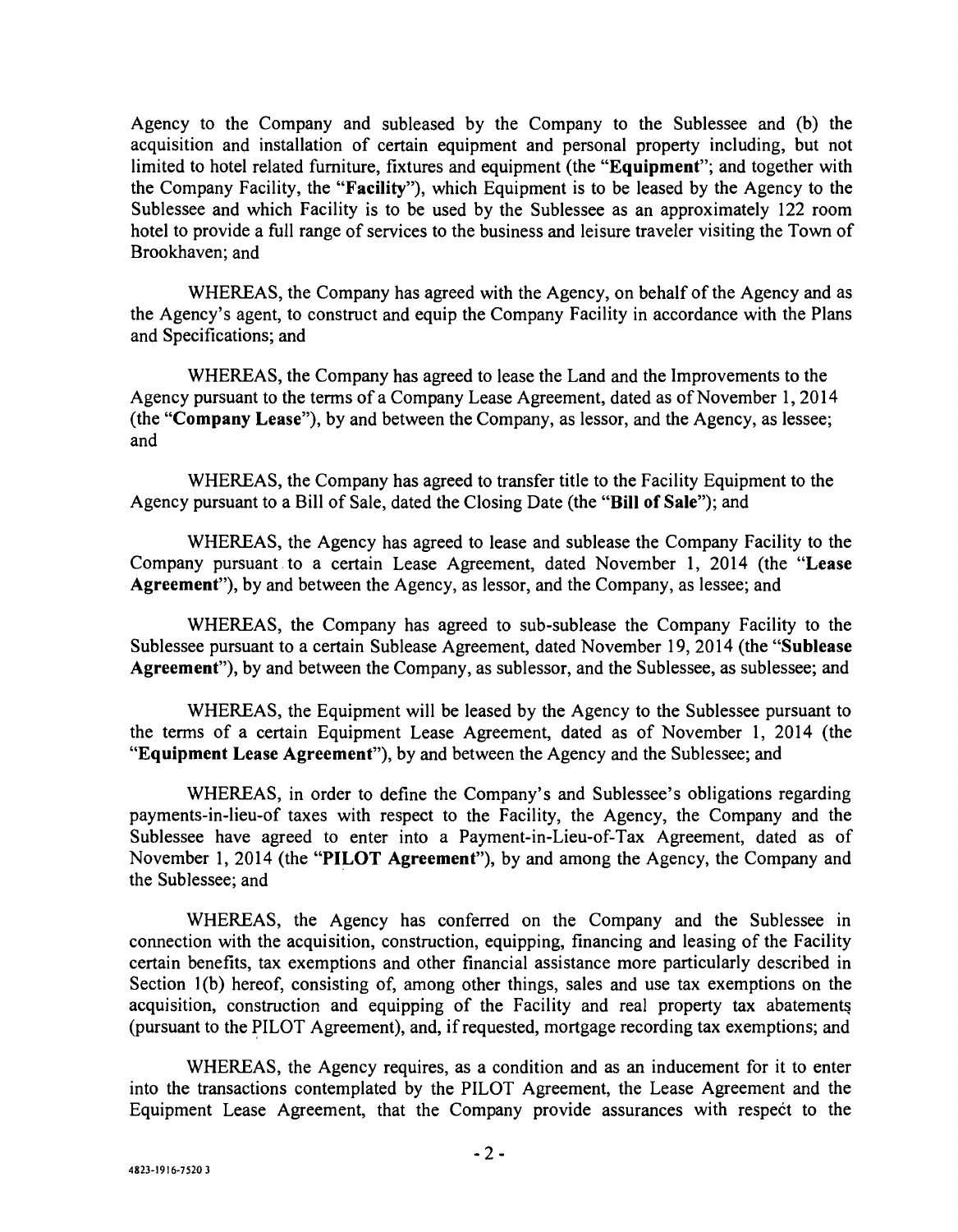recapture of certain benefits granted under the PILOT Agreement, the Lease Agreement, the Equipment Lease Agreement and the other Agency agreements on the terms herein set forth.

## AGREEMENT

1. Recapture of Agency Benefits. (a) It is understood and agreed by the parties hereto that the Agency is entering into the Lease Agreement, the Equipment Lease Agreement and the PILOT Agreement in order to provide financial assistance to the Company and the Sublessee for the Facility and to accomplish the public purposes of the Act. In consideration therefor, the Company and the Sublessee hereby agrees as follows:

- (i) If there shall occur a Recapture Event after November 19, 2014, but on or before December 31, 2018 the Company and/or the Sublessee shall pay to the Agency, or to the State of New York, if so directed by the Agency (except as otherwise specified below) as a return of public benefits conferred by the Agency, one hundred percent (100%) of the Recaptured Benefits (as defined below);
- (ii) If there shall occur a Recapture Event on or after January 1, 2019, but on or before December 31, 2021, the Company and/or the Sublessee shall pay to the Agency, or to the State of New York, if so directed by the Agency (except as otherwise specified below) as a return of public benefits conferred by the Agency, seventy-five percent (75%) of the Recaptured Benefits;
- (iii) If there shall occur a Recapture Event on or after January 1, 2022 but on or before December 31, 2023, the Company and/or the Sublessee shall pay to the Agency, or to the State of New York, if so directed by the Agency (except as otherwise specified below) as a return of public benefits conferred by the Agency, fifty percent  $(50\%)$  of the Recaptured Benefits;
- (iv) If there shall occur a Recapture Event on or after January 1, 2024 but on or before December 31, 2025, the Company and/or the Sublessee shall pay to the Agency, or to the State of New York, if so directed by the Agency (except as otherwise specified below) as a return of public benefits conferred by the Agency, twenty-five percent (25%) of the Recaptured Benefits; and
- (v) If there shall occur a Recapture Event after December 31, 2025, the Company and/or the Sublessee shall not be obligated to pay to the Agency, or to the State of New York, any of the Recaptured Benefits; and

(b) The term "Recaptured Benefits" shall mean all direct monetary benefits, tax exemptions and abatements and other financial assistance, if any, derived solely from the Agency's participation in the transaction contemplated by the PILOT Agreement, the Lease Agreement and the Equipment Lease Agreement including, but not limited to, the amount equal to 100% of: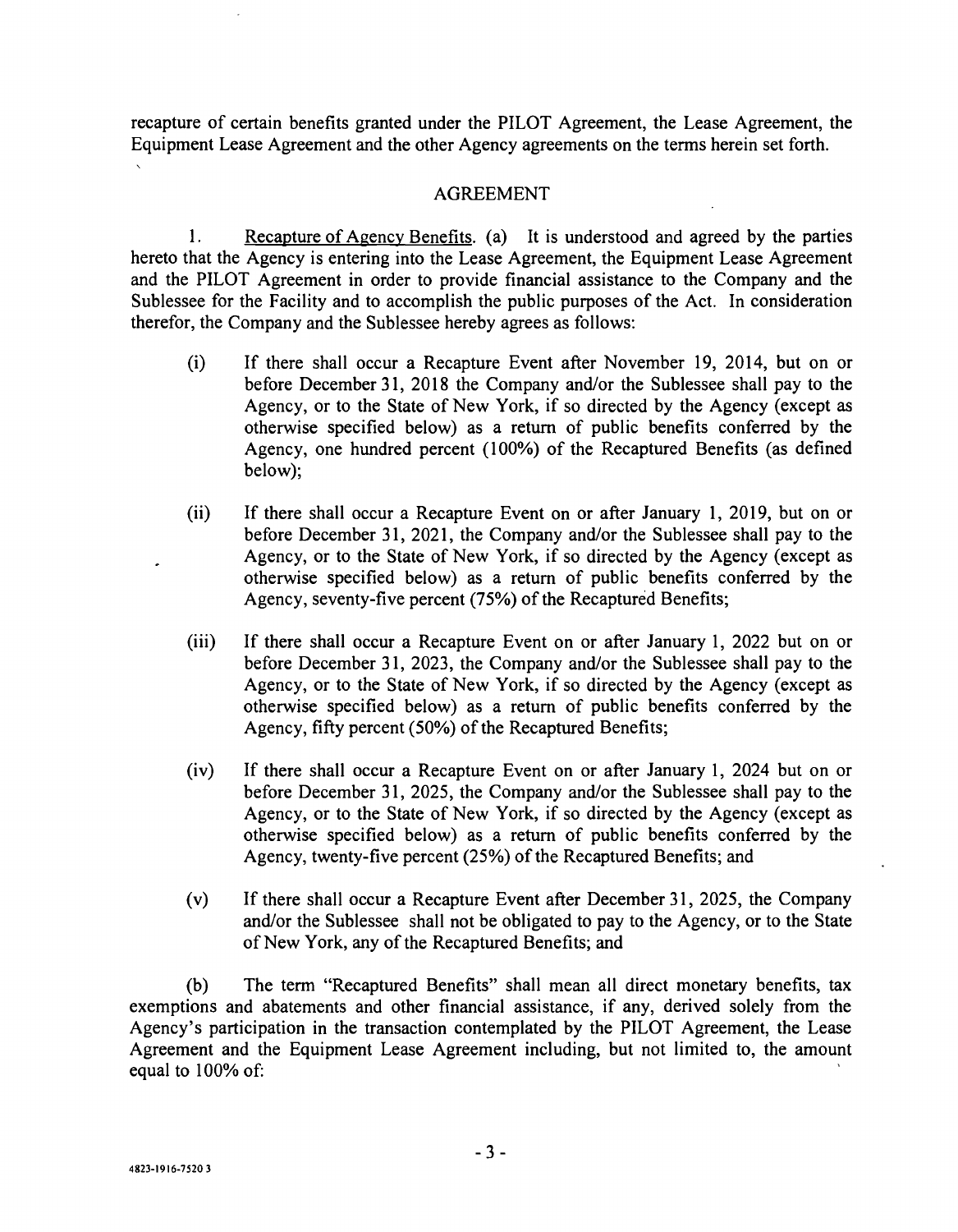(i) any exemption from any applicable mortgage recording tax with respect to the Facility on mortgages granted by the Agency on the Facility at the request of the Company (the "Mortgage Recording Tax Exemption"); and

(ii) (a) Sales Tax Exemption savings realized by or for the benefit of the Company, including any savings realized by any Agent, pursuant to the Lease Agreement and each Sales Tax Agent Authorization Letter issued in connection with the Company Facility (the "Company Sales Tax Savings"); and

(b) Sales Tax Exemption savings realized by or for the benefit of the Sublessee, including any savings realized by any Agent, pursuant to the Equipment Lease Agreement and each Sales Tax Agent Authorization Letter issued in connection with the Facility (the "Sublessee Sales Tax Savings"); and

(iii) real property tax abatements granted under the PILOT Agreement (the "Real Property Tax Abatements"); and

(iv) any unpaid amounts then due and owing under the PILOT Agreement; and

which Recaptured Benefits from time to time shall upon the occurrence of a Recapture Event in accordance with the provisions of Section 1(c) below and the declaration of a Recapture Event by notice from the Agency to the Company and Sublessee be payable directly to the Agency or the State of New York if so directed by the Agency.

(c) The term "Recapture Event" shall mean any of the following events:

(1) A default by the Company and /or the Sublessee under the PILOT Agreement (other than as described in clauses (d) or (e) below) which remains uncured beyond any applicable notice and /or grace period, if any, provided thereunder; or

(2) The occurrence and continuation of an Event of Default under the Lease Agreement or the Equipment Lease Agreement (other than as described in clauses (d) or (e) below) which remains uncured beyond any applicable notice and/or grace period, if any, provided thereunder; or

(3) The Facility shall cease to be a "project" within the meaning of the Act, as in effect on the Closing Date through the act or omission of the Company and/or the Sublessee; or

(4) The sale of the Facility (excluding any sale provided for in Section 9.3 of the Lease Agreement) or closure of the Facility and/or departure of the Company and/or the Sublessee from the Town of Brookhaven, except as due to casualty, condemnation or force majeure as provided below; or

(5) Failure of the Company or the Sublessee to create or cause to be maintained the number of full time equivalent ("FTE") jobs at the Facility as defined in Section 8.13 of the Lease Agreement and Section 8.13 of the Equipment Lease Agreement, which failure is not reflective of the business conditions of the Company or the Sublessee or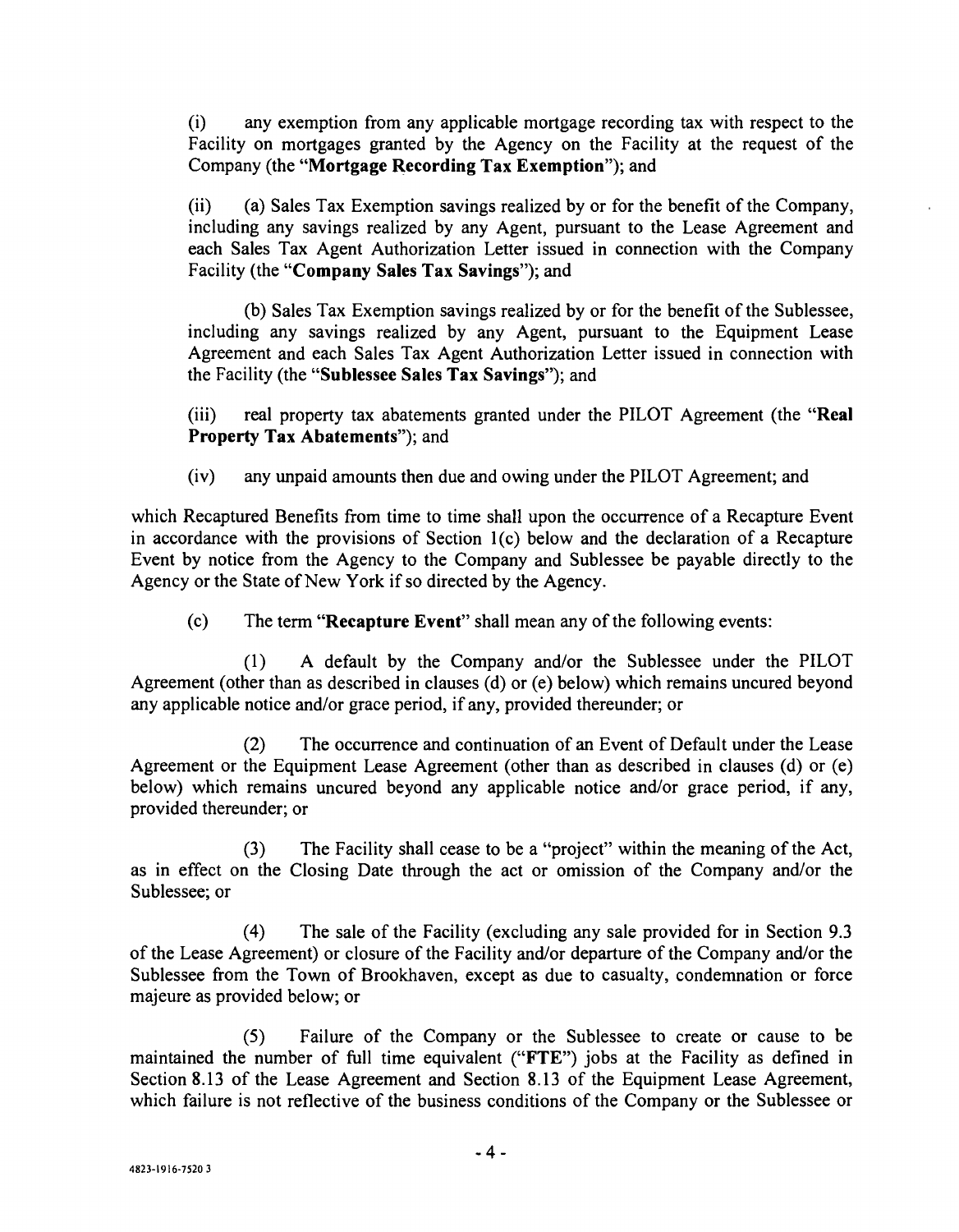the subtenants of the Company, including without limitation loss of major sales, revenues, distribution or other adverse business developments and/or local, national or international economic conditions, trade issues or industry wide conditions. It is further provided that the Company may not actually provide the FTE jobs at the Facility, but rather shall sublease the Facility to the Sublessee, and that the Company's obligation with regard to creating or causing to be maintained FTE jobs includes (a) using all reasonable efforts to lease up the Facility, and (b) including provisions in all subleases requiring any tenants to comply with the provisions of the Lease Agreement applicable to them; or

(6) Any significant deviations from the information and data provided to the Agency in the Company's application for assistance which would constitute a significant diminution of the Company's activities in, or commitment to, the Town of Brookhaven, Suffolk County, New York; or

(7) Reserved.

(8) The Company receives Sales Tax Savings in connection with the acquisition, construction and equipping of the Facility in excess of the Maximum Company Sales Tax Savings Amount; provided, however, that the foregoing shall constitute a Recapture Event with respect to the Company Sales Tax Savings in excess of the Maximum Company Sales Tax Savings Amount only; provided further, that failure to repay the Company Sales Tax Savings within thirty (30) days shall constitute a Recapture Event with respect to all Recapture Benefits; or

(9) The Sublessee receives Sales Tax Savings in connection with the acquisition, construction and equipping of the Facility in excess of the Maximum Sublessee Sales Tax Savings Amount; provided, however, that the foregoing shall constitute a Recapture Event with respect to the Sublessee Sales Tax Savings in excess of the Maximum Sublessee Sales Tax Savings Amount only; provided further, that failure to repay the Sublessee Sales Tax Savings within thirty (30) days shall constitute a Recapture Event with respect to all Recapture Benefits.

(d) Provided, however, except as provided in clause 1(c)(5) above, if a Recapture Event has occurred due solely to the failure of the Sublessee and/or the Company to create or cause to be maintained the number of FTEs at the Facility as provided in Section 8.13 of the Lease Agreement in any Tax Year but the Sublessee and/or the Company has created or caused to be maintained at least 90% of such required number of FTEs for such Tax Year, then in lieu of recovering the Recaptured Benefits provided above, the Agency may, in its sole discretion, adjust the payments due under the PILOT Agreement on a pro rata basis so that the amount payable under the PILOT Agreement will be adjusted upward retroactively for such Tax Year by the same percentage as the percentage of FTEs that are below the required FTE level for such Tax Year. Such adjustments to the payments due under the PILOT Agreement may be made each Tax Year until such time as the Sublessee and/or the Company has complied with the required number of FTEs pursuant to Section 8.13 of the Lease Agreement.

(e) Furthermore, notwithstanding the foregoing, a Recapture Event shall not be deemed to have occurred if the Recapture Event shall have arisen as a result of (i) a "force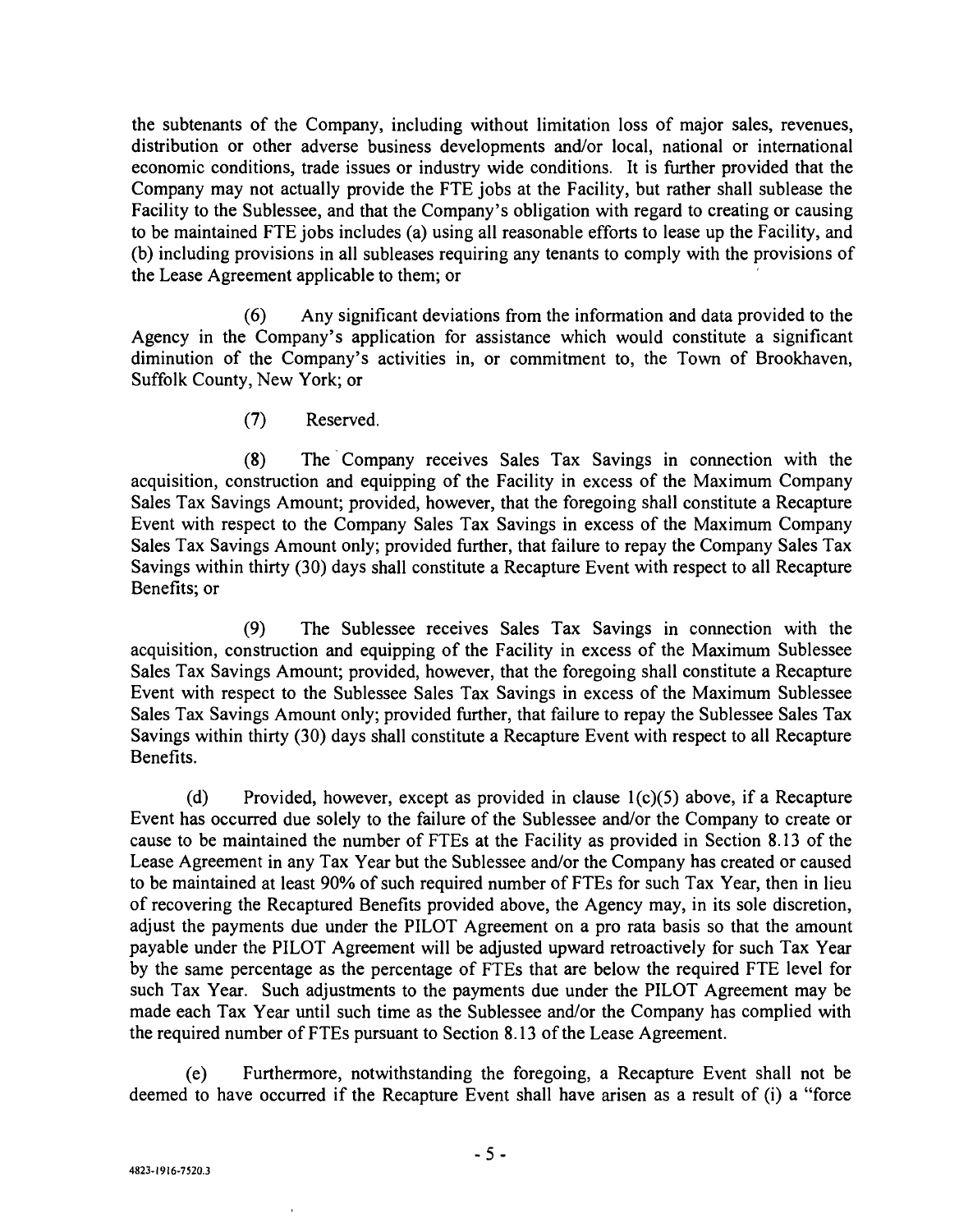majeure" event (as more particularly defined in the Lease Agreement), (ii) a taking or condemnation by governmental authority of all or part of the Facility, or (iii) the inability or failure of the Company and/or the Sublessee after the Facility shall have been destroyed or damaged in whole or in part (such occurrence a "Loss Event") to rebuild, repair, restore or replace the Facility to substantially its condition prior to such Loss Event, which inability or failure shall have arisen in good faith on the part of the Company and/or the Sublessee or any of their respective affiliates so long as the Company and/or the Sublessee or any of their respective affiliates have diligently and in good faith using commercially reasonable efforts pursued the rebuilding, repair, restoration or replacement of the Facility or part thereof.

(f) The Company and the Sublessee covenant and agree to furnish the Agency with written notification (i) within sixty (60) days of the end of each Tax Year of the number of FTEs located at the Facility for such Tax Year, and (ii) within thirty (30) days of actual notice of any facts or circumstances which would likely lead to a Recapture Event or constitute a Recapture Event hereunder. The Agency shall notify the Company and the Sublessee of the occurrence of a Recapture Event hereunder, which notification shall set forth the terms of such Recapture Event.

(g) In the event any payment owing by the Company and the Sublessee under this Section shall not be paid on demand by the Agency, such payment shall bear interest from the date of such demand at a rate equal to one percent (1%) plus the Prime Rate, but in no event at a rate higher than the maximum lawful prevailing rate, until the Company and/or the Sublessee shall have made such payment in full, together with such accrued interest to the date of payment, to the Agency (except as otherwise specified above).

(h) The Agency shall be entitled to deduct all reasonable out of pocket expenses of the Agency, including without limitation, reasonable legal fees, incurred in connection with the recovery of all amounts due under this Recapture Agreement, from amounts received by the Agency pursuant to this Recapture Agreement.

2. Obligations Unconditional.

(a) The obligations of the Company and the Sublessee under this Recapture Agreement shall be absolute and unconditional and shall remain in full force and effect until the PILOT Agreement and the Lease Agreement have expired or been terminated and such obligations shall not be affected, modified or impaired by any state of facts or the happening from time to time of any event, whether or not with notice to or the consent of the Company or the Sublessee.

(b) It is hereby expressly agreed that the Company's and the Sublessee's respective obligations under this Recapture Agreement are not limited in any manner, and the Company and the Sublessee shall be liable for the payment of all recapture amounts with respect to the entire Facility.

(c) Reserved.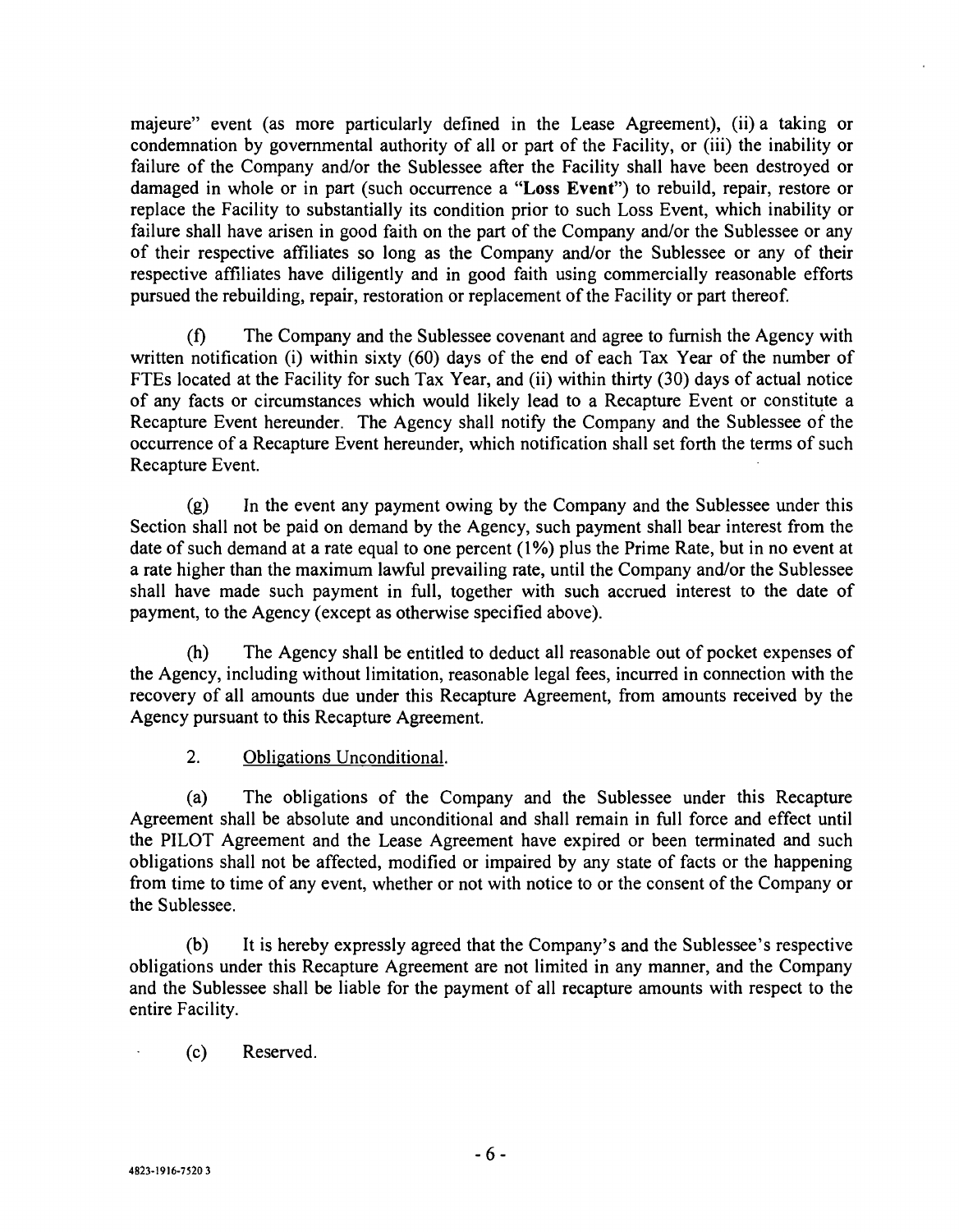(d) The Company, the Sublessee and the Agency hereby agree that the obligations and liabilities of the Company and the Sublessee hereunder are the absolute and unconditional obligations and liabilities of the Company and the Sublessee.

3. Condition to Reconveyance of Facility. The parties hereto agree that the Agency shall have no obligation to surrender its leasehold interest in the Company Facility to the Company pursuant to the Lease Agreement until all payments to the Agency and the Town of Brookhaven under Sections 5.3, 11.2 and 11.3 of the Lease Agreement, under the PILOT Agreement and hereunder have been paid in full. If such payments are not paid in full by the Company within sixty (60) days of the date when due and owing, then the Agency shall offer its interest in the Company Facility for sale pursuant to the Agency's Real Property Disposition Policy adopted pursuant to the Public Authorities Accountability Act, as amended.

4. Recordation of Recapture Agreement. The parties hereto agree that this Recapture Agreement shall be recorded as a lien against the Facility and as a covenant and restriction running with the Land until this Recapture Agreement has been discharged by the Agency.

5. Terms Defined. All of the capitalized terms used in this Recapture Agreement and not otherwise defined herein shall have the meanings assigned thereto in the Schedule of Definitions attached to the Lease Agreement as Schedule A.

6. Directly or Indirectly. Where any provision in this Recapture Agreement refers to action to be taken by any Person, or which such Person is prohibited from taking, such provision shall be applicable whether such action is taken directly or indirectly by such Person.

7. Survival. All warranties, representations, and covenants made by the Company and the Sublessee herein shall be deemed to have been relied upon by the Agency and shall survive the delivery of this Recapture Agreement to the Agency regardless of any investigation made by the Agency.

8. Binding Effect. This Recapture Agreement shall inure to the benefit of and be binding upon the successors and assigns of each of the parties.

9. Notices. All notices, certificates and other communications under this Recapture Agreement shall be in writing and shall be deemed given when delivered personally or when sent by certified mail, postage prepaid, return receipt requested, or delivered by any national overnight express delivery service (in each case, postage or delivery charges paid by the party giving such communication) addressed as follows or to such other address as any party may specify in writing to the other:

To the Agency:

Town of Brookhaven Industrial Development Agency <sup>1</sup>Independence Hill, 3rd Floor Farmingville, New York 11738 Attention: Chief Executive Officer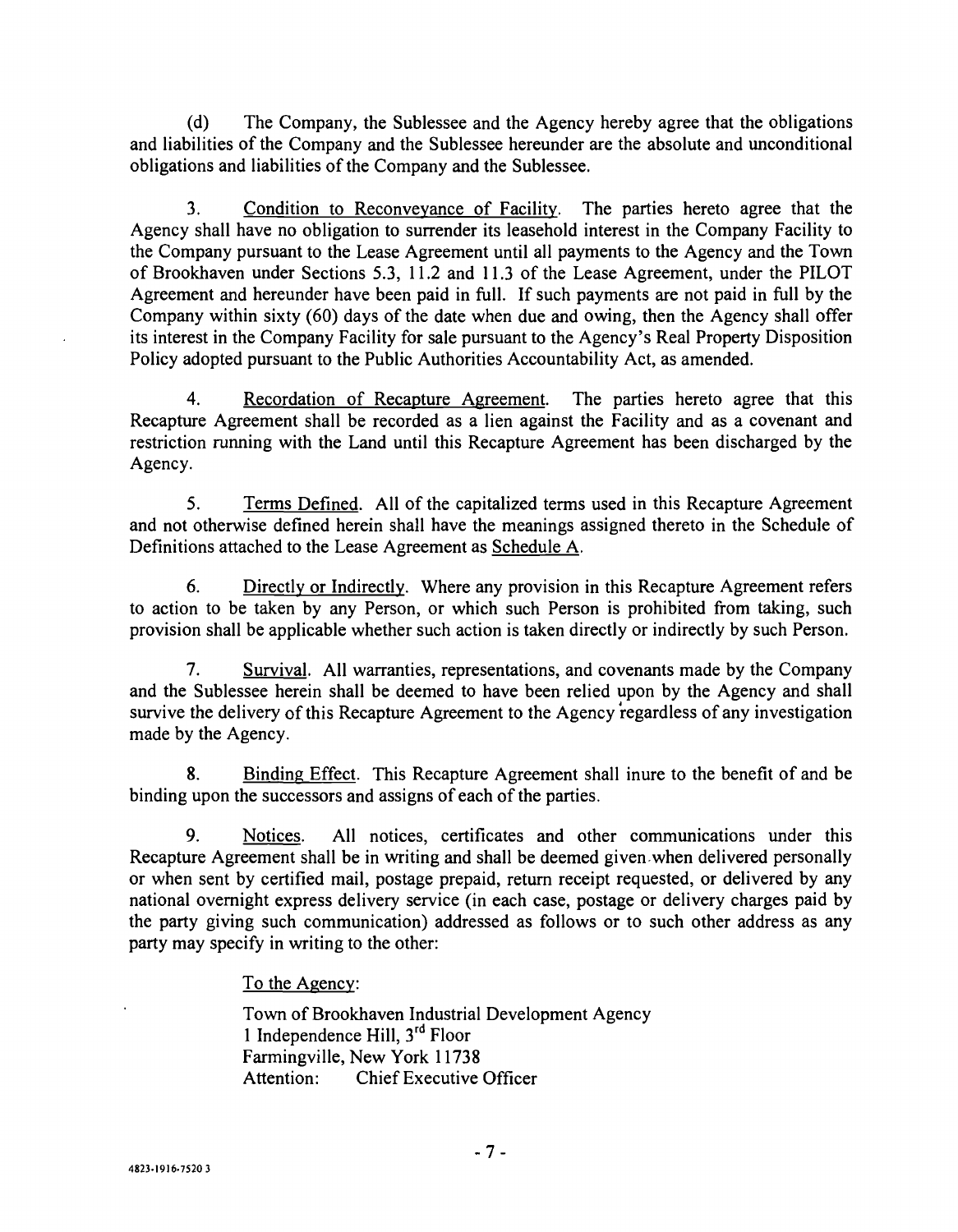With a copy to:

Brookhaven Town Attorney's Office 1 Independence Hill, 2<sup>nd</sup> Floor Farmingville, New York 11738 Attention: Town Attorney

To the Company and Sublessee:

Sayville Browning Properties, Inc. Browning Extended Stay, LLC 5000 Express Drive South Ronkonkoma, New York 11779 Attention: Lee Browning Sr., President

With a copy to:

Certilman Balin Adler & Hyman LLP 90 Merrick Avenue, 9th Floor East Meadow, New York 11554 Attention: Brendan J. DeRiggi, Esq.

10. Entire Understanding; Counterparts. This Recapture Agreement constitutes the entire agreement and supersedes all prior agreements and understandings, both written and oral, among the parties with respect to the subject matter hereof and may be executed simultaneously in several counterparts, each of which shall be deemed an original, but all of which together shall constitute one and the same instrument.

11. Amendments. No amendment, change, modification, alteration or termination of this Recapture Agreement shall be made except in writing upon the written consent of the Company, the Sublessee and the Agency.

12. Severability. The invalidity or unenforceability of any one or more phrases, sentences, clauses or sections in this Recapture Agreement or the application thereof shall not affect the validity or enforceability of the remaining portions of this Recapture Agreement or any part thereof.

13. Governing Law. This Recapture Agreement shall be governed by, and construed in accordance with, the laws of the State, without regard or reference to its conflict of laws principles.

14. Section Headings. The headings of the several Sections in this Recapture Agreement have been prepared for convenience of reference only and shall not control, or affect the meaning of or be taken as an interpretation of any provision of this Recapture Agreement.

15. Waiver of Trial by Jury. The parties do hereby expressly waive all rights to trial by jury on any cause of action directly or indirectly involving the terms, covenants or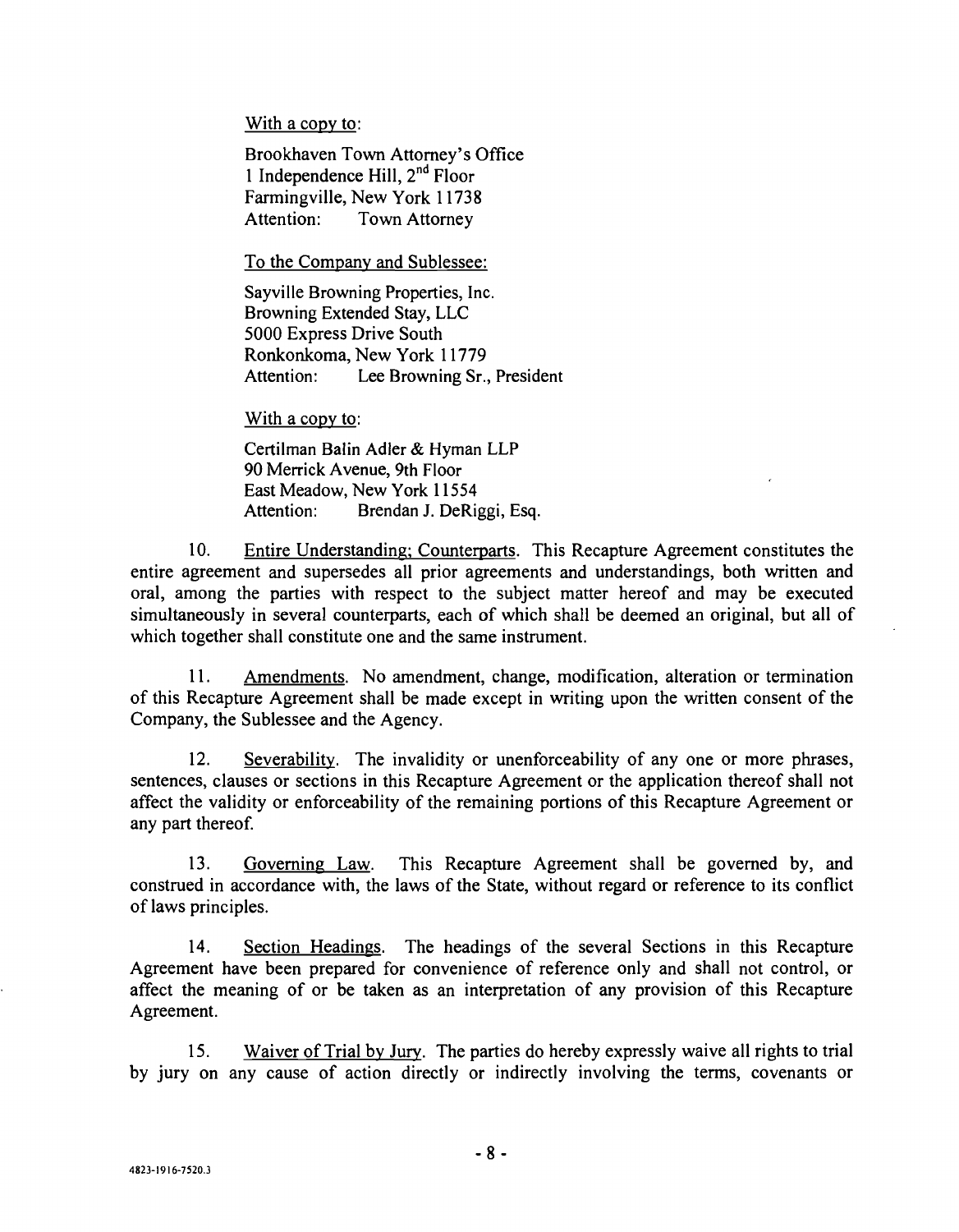conditions of the Recapture Agreement or any matters whatsoever arising out of or in any way connected with the Recapture Agreement.

 $\sim$ 

(Remainder of Page Intentionally Left Blank - Signature Page Follows)

 $\bar{a}$ 

 $\epsilon$ 

 $\sim 10^{11}$  km  $^{-1}$ 

 $\sim 10^{-11}$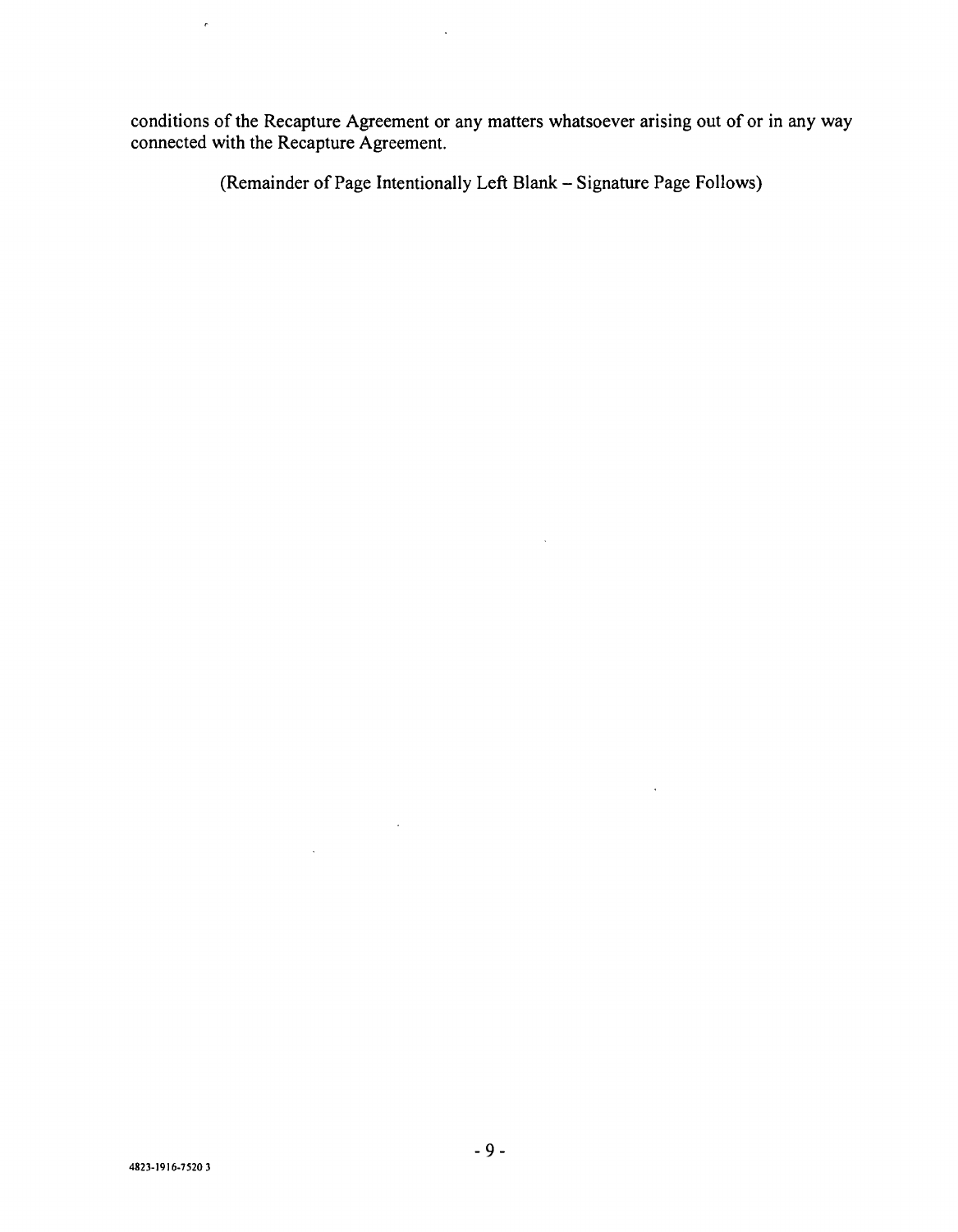IN WITNESS WHEREOF, the Company and the Sublessee have caused this Recapture Agreement to be duly executed and delivered as of the day and year first above written.

# SAYVILLE BROWNING PROPERTIES, INC.

B ame: Lee Browning Sr.

Title: President

BROWNING EXTENDED STAY, LLC

Name: Lee Browning, Sr.

Title: Managing Member

ACCEPTED:

TOWN OF BROOKHAVEN INDUSTRIAL DEVELOPMENT AGENCY

By:

Name: Title:  $List M\widetilde{G}$  Mulligan Chief Executive Officer

> Recapture Agreement Signature Page 1 of 2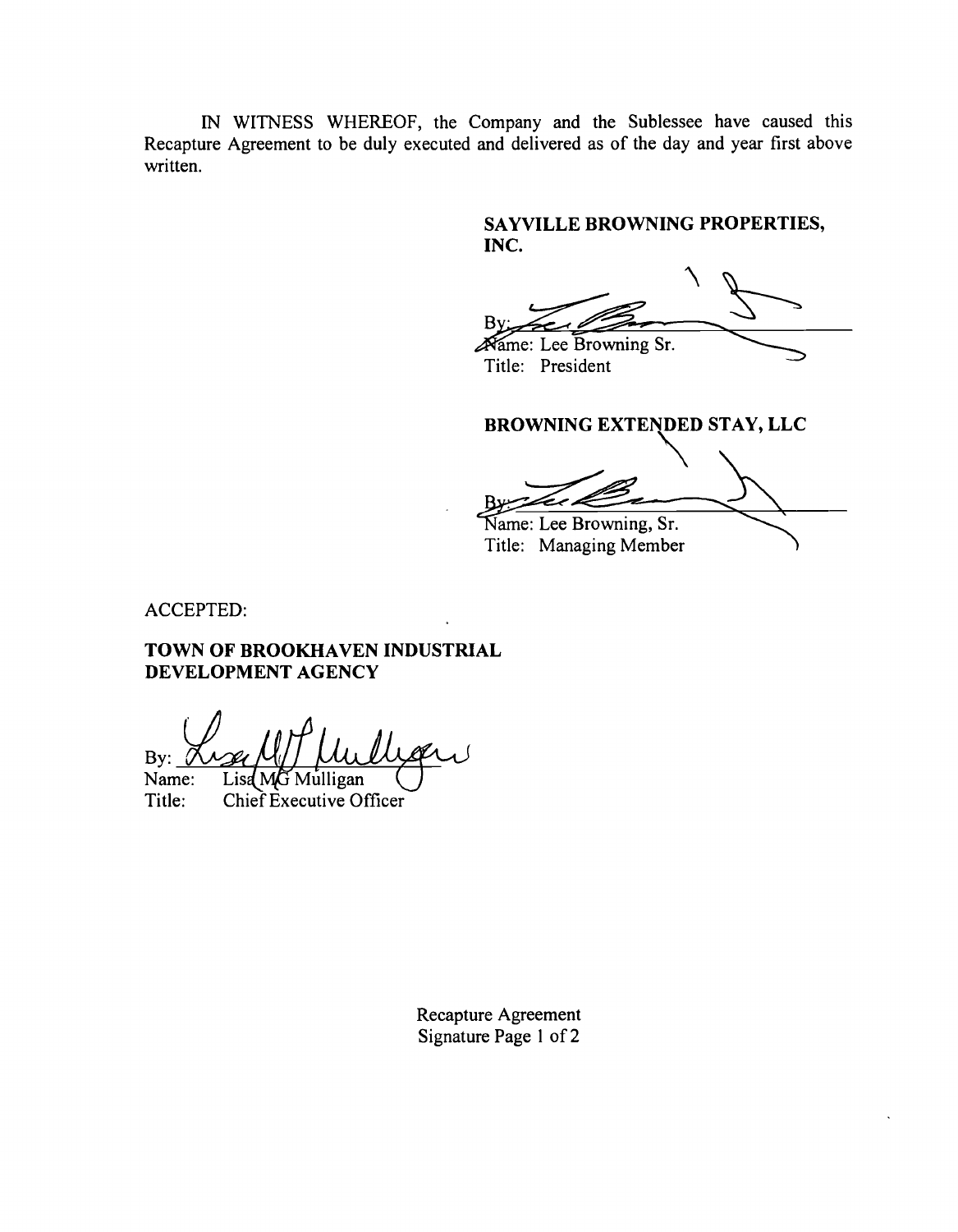#### STATE OF NEW YORK COUNTY OF SUFFOLK ) : SS: )

On the  $19<sup>th</sup>$  of November in the year 2014, before me, the undersigned, personally appeared Lee Browning Sr., personally known to me or proved to me on the basis of satisfactory evidence to be the individual whose name is subscribed to the within instrument and acknowledged to me that he executed the same in his capacity, and that by his signature on the within instrument, the individual, or the person or entity on behalf of which the individual acted, executed the instrument.

Notary Public WILLIAM F. WEIR Notary Public, State of New York Registration #02WE4991594 Qualified in Monroe County Certificate Filed in Monroe County Commission Expires: 02/03/18

STATE OF NEW YORK COUNTY OF SUFFOLK ) : SS: )

On the  $19<sup>th</sup>$  of November in the year 2014, before me, the undersigned, personally appeared Lee Browning Sr., personally known to me or proved to me on the basis of satisfactory evidence to be the individual whose name is subscribed to the within instrument and acknowledged to me that he executed the same in his capacity, and that by his signature on the within instrument, the individual, or the person or entity on behalf of which the individual acted, executed the instrument.

Notary Public<br>Notary Public, State of New York<br>Registration #02WE4991594<br>Qualified in Monroe County Qualified in Monroe County Certificate Filed in Monroe County Commission Expires: 02/03/18

STATE OF NEW YORK COUNTY OF SUFFOLK ) : SS:  $\mathcal{F}$ 

On the  $19<sup>th</sup>$  day of November in the year 2014, before me, the undersigned, personally appeared Lisa MG Mulligan, personally known to me or proved to me on the basis of satisfactory evidence to be the individual whose name is subscribed to the within instrument and acknowledged to me that she executed the same in her capacity, and that by her signature on the within instrument, the individual, or the person or entity on behalf of which the individual acted, executed the instrument.

Notary Public

Recapture Agreement Signature Page 2 of 2

Notary Public, State of New York<br> **Expiration #02WE4991594**<br>
Qualified in Monroe County<br>
Certificate Filed in Monroe County<br>
Commission Expires: 02/03/18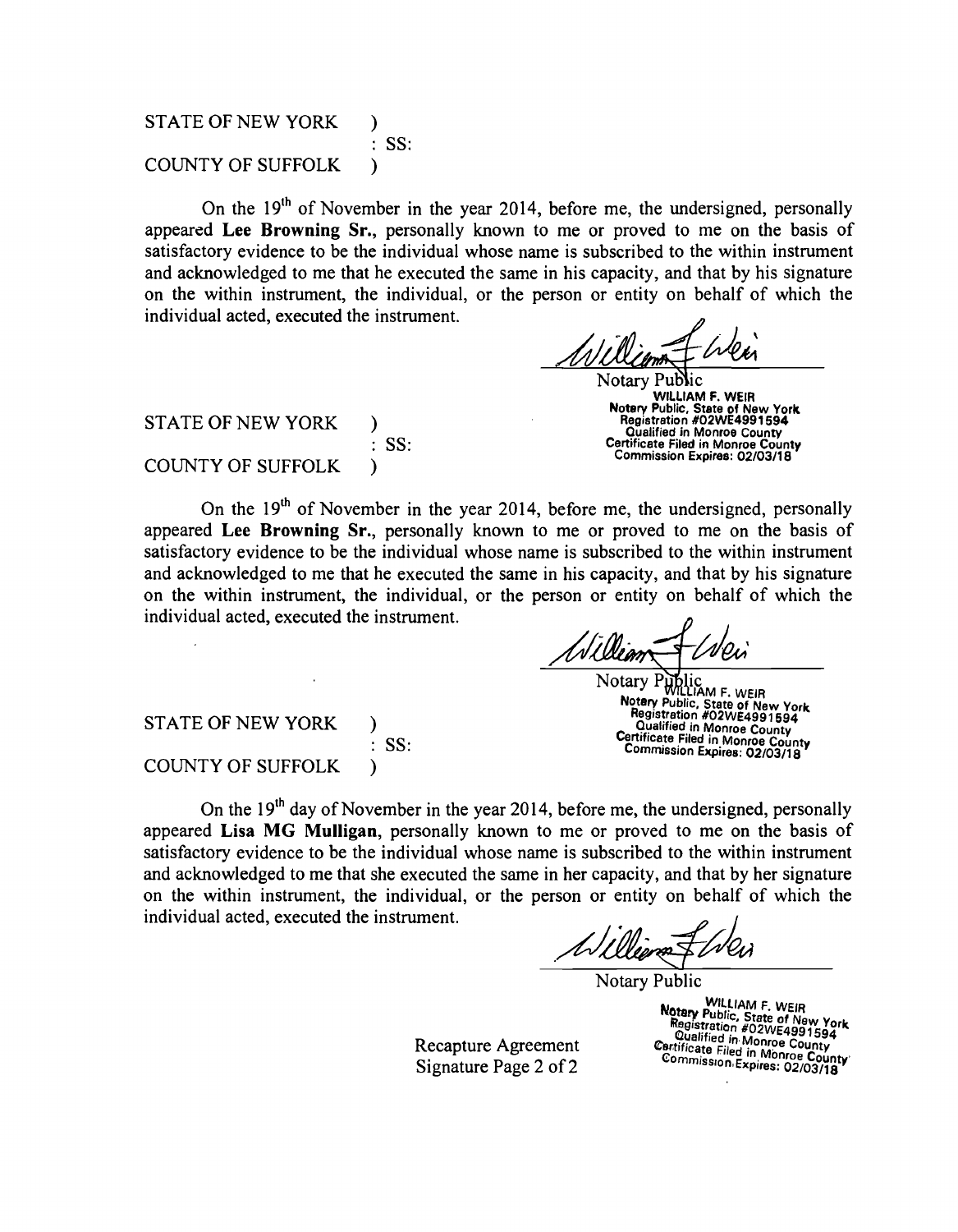# EXHIBIT A

# REAL PROPERTY DESCRIPTION

 $\overline{a}$ 

 $\ddot{\phantom{a}}$ 

 $\mathcal{L}^{\text{max}}_{\text{max}}$  , where  $\mathcal{L}^{\text{max}}_{\text{max}}$  $\sim 10^{11}$ 

 $\mathcal{L}^{\text{max}}_{\text{max}}$  , where  $\mathcal{L}^{\text{max}}_{\text{max}}$ 

 $\mathcal{L}^{\text{max}}_{\text{max}}$  ,  $\mathcal{L}^{\text{max}}_{\text{max}}$